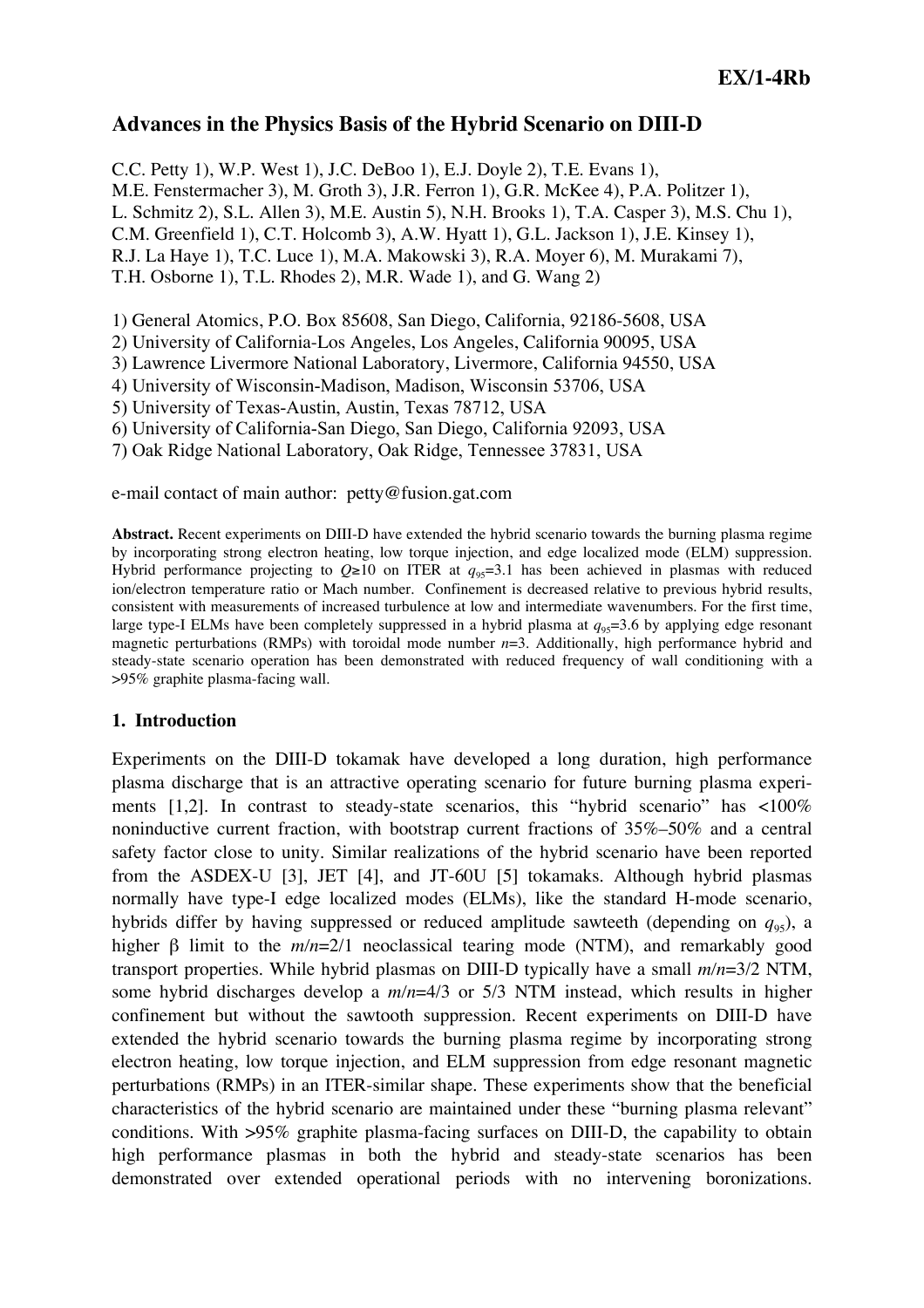Additionally, with strong divertor pumping, density control can be maintained over many discharges with no between-shot helium glow discharge cleaning.

#### **2. Dependence of Transport on Ion/Electron Temperature Ratio**

Initial hybrid experiments on DIII-D using co-neutral beam injection (NBI) as the only source of auxiliary heating obtained ion temperatures  $(T<sub>i</sub>)$  significantly above electron temperatures  $(T_e)$  and high toroidal rotation velocities  $(V_{\text{tor}})$  [1,2], which are plasma conditions quite different from those expected in ITER. Since  $T_i > T_e$  has been shown to be favorable for transport [6], the role of the ion/electron temperature ratio in achieving good confinement in hybrids needs to be examined before extrapolating the results to a burning plasma. Previous density scans in hybrids on DIII-D showed a modest decrease in the thermal energy confinement time  $\left(\langle 10\% \right)$  as  $T_i/T_e$  was lowered from 1.9 to 1.5 [7,8]. However, as these experiments varied  $T_i/T_e$  and collisionality  $(v_*)$  simultaneously, both of which are known to affect transport [9,10], additional studies were needed to isolate the effect of  $T_i/T_e$  alone.

Recent hybrid experiments on DIII-D have replaced some of the co-NBI heating with electron cyclotron heating (ECH) at constant density to raise  $T_e$  closer to  $T_i$ . Using four 110 GHz gyrotrons with 2.4 MW of total injected power, separate trials with either 3rd harmonic or 2nd harmonic ECH found that raising  $T_e/T_i$  reduces energy confinement, similar to the result in standard H-mode plasmas [9]. Since electron heating is also observed to decrease the toroidal rotation at fixed injected torque, comparison discharges without ECH, but at the same normalized beta  $(\beta_N)$  and density, have been produced using a mix of co- and counter-NBI to match  $V_{\text{tor}}$ . A comparison of hybrid discharges ( $\beta_N$ =2.6,  $q_{95}$ =3.3) with and without ECH is shown in Fig. 1, where 3rd harmonic damping is utilized with a calculated



FIG. 1. Time history of matched hybrid plasmas with (red solid) and without (black dash) 3rd harmonic ECH. (a) NBI and ECH powers, (b) normalized beta, (c) line-average density, (d) electron temperature at  $\rho \approx 0.32$ , (e) ion temperature at  $\rho \approx 0.39$ , and (f) toroidal rotation velocity at  $\rho \approx 0.39$ .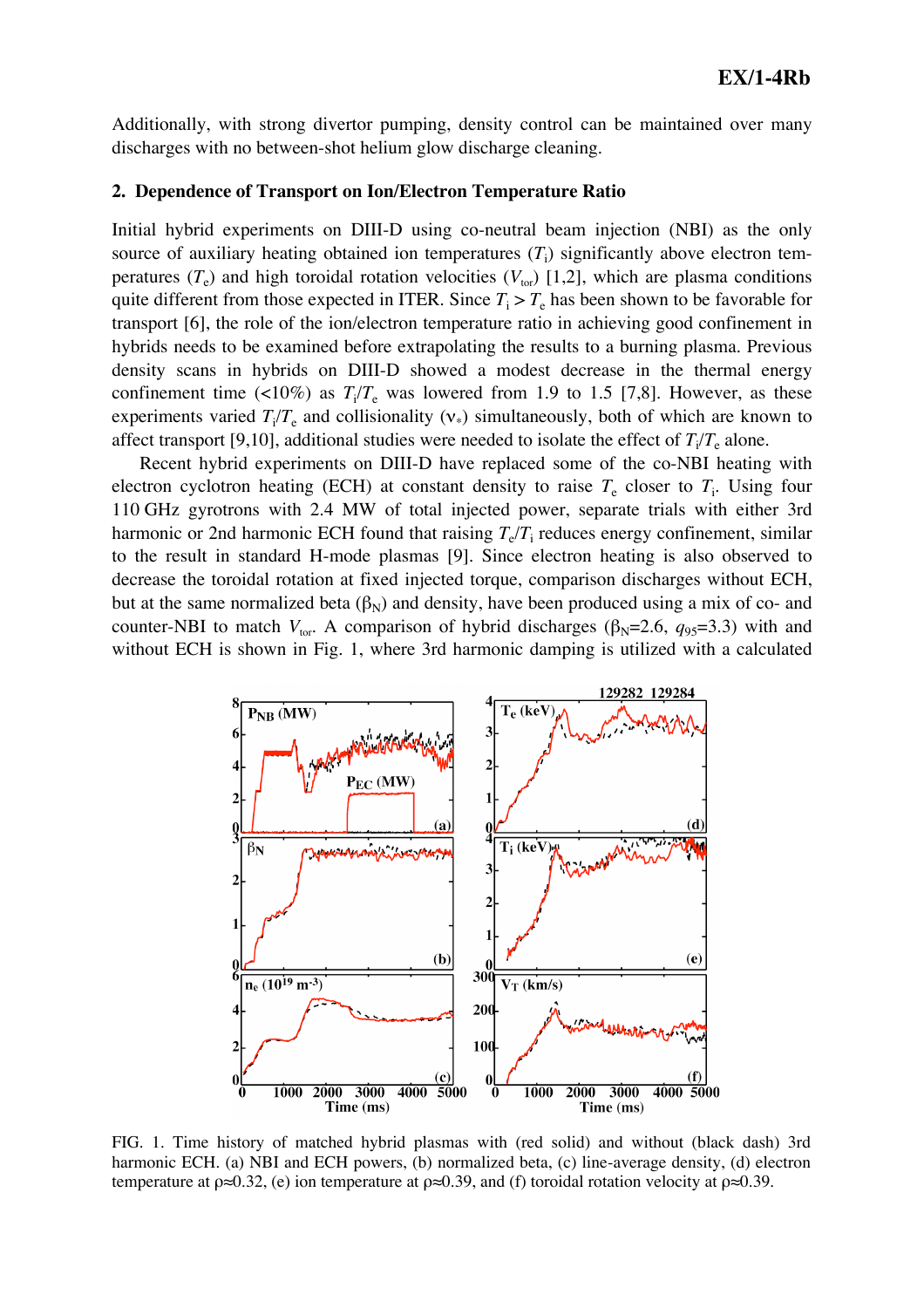first pass absorption of 94%. The effect of ECH is to decrease  $T_i/T_e$  by  $\approx 20\%$ , bringing the volume-average value down to ≈1.07. The thermal energy confinement time, normalized to the IPB98(y,2) scaling relation [11], decreases from  $H_{98v2}$ =1.22 to 1.07 with ECH. Power balance transport analysis using the ONETWO code [12] shows that this confinement decrease comes from an increase in both electron and ion heat conduction. A radial average of the transport results between  $p=0.5$  and 0.7, where  $p$  is the normalized toroidal flux coordinate, finds that ECH causes the electron thermal diffusivity to increase from  $\chi_e$ =1.5 m<sup>2</sup>s<sup>-1</sup> to 3.9 m<sup>2</sup>s<sup>-1</sup>, and the ion thermal diffusivity to increase from  $\chi_i$ =1.7 m<sup>2</sup>s<sup>-1</sup> to  $2.9 \text{ m}^2\text{s}^{-1}$ .

The increase in transport with strong electron heating in hybrid plasmas correlates with increased density turbulence at low and intermediate wavenumbers. Figure 2 shows the power spectrum measured by beam emission spectroscopy (BES) at a radius of  $p=0.7$ for the same two discharges in Fig. 1. The BES diagnostic measures long-wavelength density fluctuations with wavenumbers  $\leq$ 3 cm<sup>-1</sup> [13]. The amplitude of the turbulence in Fig. 2 clearly increases with ECH. As the frequency dependence of the power spectrum is dominated by the Doppler shift from the bulk plasma rotation, the self-similar shapes seen in Fig. 2 confirm that the toroidal rotation is held fixed. The density fluctuation spectrum has also been probed at intermediate wavenumber (near  $7-8$  cm<sup>-1</sup>) using Doppler backscattering (DBS) [14]. As seen in Fig. 3, the density fluctuation amplitude measured around  $p=0.6-0.7$  increases during ECH. The spikes in the density fluctuation amplitude are caused by ELMs shifting the probing location transiently to larger ρ.

Theory-based transport modeling confirms that strong electron heating should increase the turbulent transport in these hybrid plasmas. Linear calculations using the trapped gyro-Landau-fluid (TGLF) model [15] show that the most unstable growth rate at  $p=0.5$  is more than 50% larger for the hybrid plasma with ECH compared to the one without ECH. The peak growth rates occur around  $k_{\theta} \rho_s \approx 0.4$ , where  $k_{\theta}$  is the poloidal wavenumber,  $\rho_s = c_s / \Omega_I$ ,  $c<sub>S</sub>$  is the sound speed, and  $\Omega<sub>i</sub>$  is the ion cyclotron frequency, with rotation in the ion diamagnetic direction. Further from the axis  $(\rho=0.7)$ , the short-wavelength electron temperature gradient (ETG) mode is also predicted to be unstable for both the with-ECH and without-ECH hybrids. Closer to the axis ( $\rho$ =0.3), the calculated growth rates from TGLF are small for both cases. fluctuation amplitude is  $\approx 0.05$ .



FIG. 2. Fluctuation power spectrum measured by BES with (red) and without (black) 2.4 MW of ECH in  $\beta_N = 2.6$  hybrid plasmas.



FIG. 3. Time history of integrated power spectrum of density fluctuations around  $\rho = 0.6$ -0.7 measured by DBS for hybrid plasma with 2.4 MW of ECH. The noise floor for the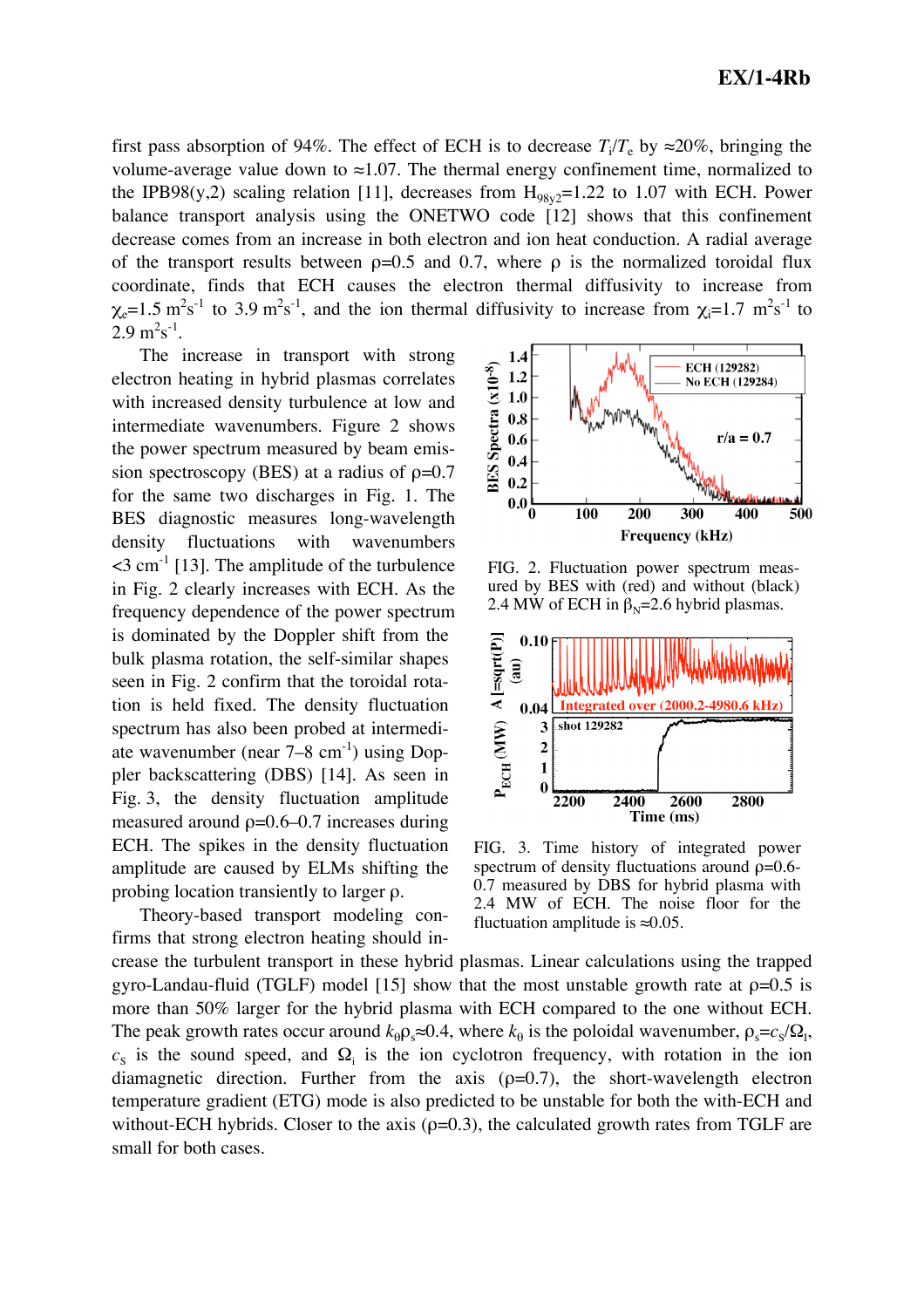## **EX/1-4Rb**

#### **3. Dependence of Transport on Toroidal Mach Number**

Extrapolating the hybrid scenario with co-NBI to ITER is not straightforward because the large amount of injected angular momentum results in a Mach number  $(M_{\phi} = V_{\text{tot}}/c_{\text{S}})$  several times greater than expected for ITER. Since rapid rotation is known to improve the plasma confinement [16] and stability properties [17], experiments on DIII-D have studied the characteristics of the hybrid scenario in plasmas with reduced values of the Mach number by utilizing nearly balanced beam injection [18]. Hybrid plasmas with co-NBI have peaked toroidal rotation profiles with a central Mach number near  $M_{\phi} \approx 0.4$ , while for nearly balanced-NBI the toroidal rotation profile becomes flat and the Mach number can be reduced to *M*<sub>n</sub>≈0.04. Experiments on DIII-D find that the beneficial characteristics of the hybrid scenario are maintained with low torque injection; for example, sawteeth remain suppressed and the stability limit for  $m/n=2/1$  NTM is at least  $\beta_N=3.0$ . As the toroidal rotation velocity is reduced by shifting from co-NBI to nearly balanced-NBI, the confinement factor is reduced from  $H_{98v} \geq 1.4$  to a value of  $H_{98v} \geq 1.1$ , as good as conventional H-mode plasmas with strong rotation. Modeling using the TGLF and GLF23 transport simulation codes shows the increase in heat transport with lower NBI torque is consistent with the effects of the change in the E $\times$ B flow shear [18,19].

Hybrid plasmas on DIII-D at  $q_{95}=3.1$  with low amounts of injected torque, but with  $T_i$ above  $T_e$  by 30%, achieve conditions consistent with *Q*≥10 on ITER. Figure 4 plots a hybrid discharge that transitions from co-NBI startup to more balanced-NBI at the initiation of the high  $β<sub>N</sub>$  phase (2000 ms). The fusion performance factor,  $\beta_N H_{89}/q_{95}^2$ , for this plasma exceeds ITER at 15 MA of plasma current leads to a the value required for *Q*=10 operation on ITER for more than four current redistribution times  $(\tau_R)$ . Extrapolating this hybrid discharge to projection of *Q* slightly above 10 either assuming a fixed  $H_{98v2}$  or  $H_{89}$  confinement factor, where the later is the energy confinement time normalized to the ITER89P L-mode scaling relation. Projections using a confinement scaling relation consistent with transport mechanisms that are electrostatic and gyroBohm-like [20] results in a prediction of ignition for this hybrid plasma on ITER. There-



FIG. 4. Time history of high-performance hybrid with low toroidal rotation. (a) Plasma current, NBI power and torque, (b) normalized beta, and (c) fusion performance factor and Mach number at mid-radius.

fore, DIII-D experiments with low values of the Mach number and an ITER-similar plasma shape have shown that the hybrid scenario continues to meet or exceed the fusion performance requirements of the ITER project.

#### **4. Complete ELM Suppression using** *n***=3 RMP**

For the first time, large type-I ELMs have been completely suppressed in hybrid plasmas by applying edge RMPs using the DIII-D I-coil with toroidal mode number *n*=3. This is an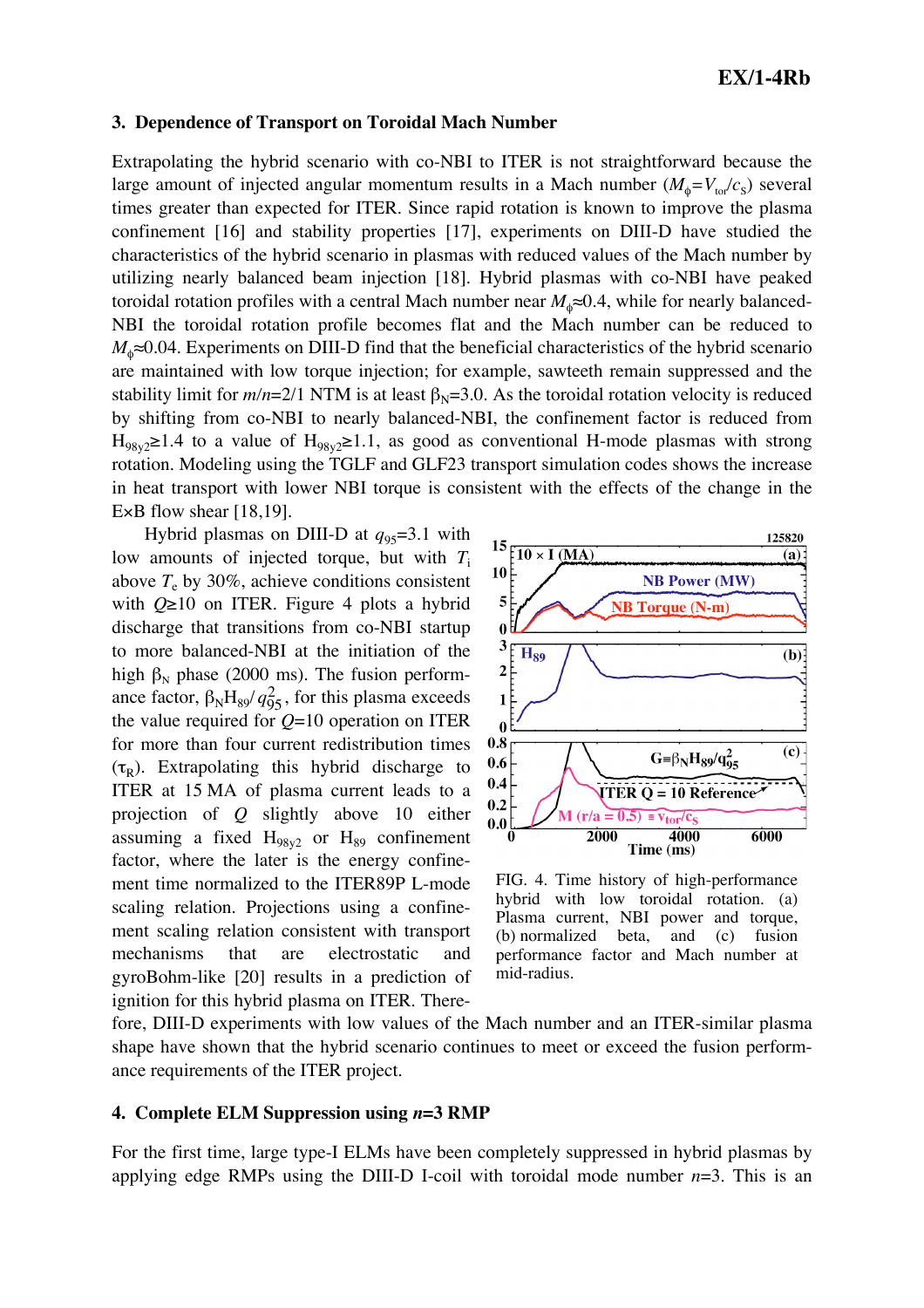important advance in developing hybrid discharges as a baseline-operating scenario for ITER because such ELMs may cause unacceptable divertor erosion. This work builds upon the successful use of edge RMPs to suppress ELMs in the low  $v_{*}$ , standard H-mode regime [21]. Analysis of the edge profiles has shown that the RMP enhances particle transport, reducing the H-mode pedestal density and pressure gradient such that the edge plasma becomes stable to the peelingballooning modes that drive the ELMs.

In Fig. 5, type-I ELMs are eliminated shortly after the RMP coil is turned on in hybrid plasmas with  $\beta_N = 2.5$ ,  $q_{95} = 3.6$ , and a lower single-null divertor shape similar to ITER. This low- $v_{*}$  hybrid discharge has a *m/n*=4/3 NTM and occasional sawteeth. The choice of edge safety factor is important since previous research on DIII-D found that ELM suppression during  $n=3$  RMP application is a resonant effect. For the discharge in Fig. 5, an I-coil current of 3.4 kA corresponds to a normalized *m/n*=11/3 magnetic field perturbation



FIG. 5. ELM suppression by *n*=3 RMP: (a) NBI power, (b) normalized beta, (c) divertor  $D_{\alpha}$  recycling signal, and (d) RMP coil current.

of  $\delta B / B_1 = 3.9 \times 10^{-4}$ . The high performance phase of the plasma shown in Fig. 5 ends after half a current diffusion time (where  $\tau_R$ =1.9 s during the I-coil phase) when a fishbone-triggered *m/n*=3/2 NTM grows and locks to the vessel wall. A rapid decrease in the *m/n*=3/2 NTM frequency from 13 kHz to  $\sim$ 0 occurs after 3.5 s and is correlated with the reappearance of small ELMs. While the reason for the initial slowing of the *m/n*=3/2 NTM is not understood, once the frequency drops below  $\approx$ 6 kHz the drag from the induced wall eddy current is calculated to be sufficient to cause locking [22,23]. The I-coil RMP does not result in locking for hybrid plasmas with a *m/n*=4/3 NTM, and locking is avoided for the *m/n*=3/2 NTM case at lower  $\beta_N$  (discussed below). During the ELM suppressed phase, the fusion performance factor is equal to the value needed to obtain  $Q=10$  operation on ITER in the baseline scenario.

The largest effect of the I-coil on the plasma profiles is a global decrease in density, with a concomitant increase in temperature (since  $\beta_N$  is kept constant by the plasma control system). The toroidal rotation is reduced as a consequence of the non-resonant and resonant braking effects of non-axisymmetric magnetic fields [24], which is likely responsible for the drop in thermal energy confinement factor from  $H_{98v2}=1.35$  to  $H_{98v2}=1.05$ . Although the *m/n*=4/3 NTM island width increases with reduced flow shear, it is too small to significantly affect global confinement. A power balance transport analysis using the ONETWO code shows that  $\chi_e$  increases by 2x at all radii during the ELM suppression phase. While  $\chi_i$ increases by  $2x$  in the outer half of the plasma, it is nearly unchanged in the inner half as the reduction in flow shear is apparently offset by the developing hot ion mode. This measured rise in heat transport during ELM suppression agrees with changes in the calculated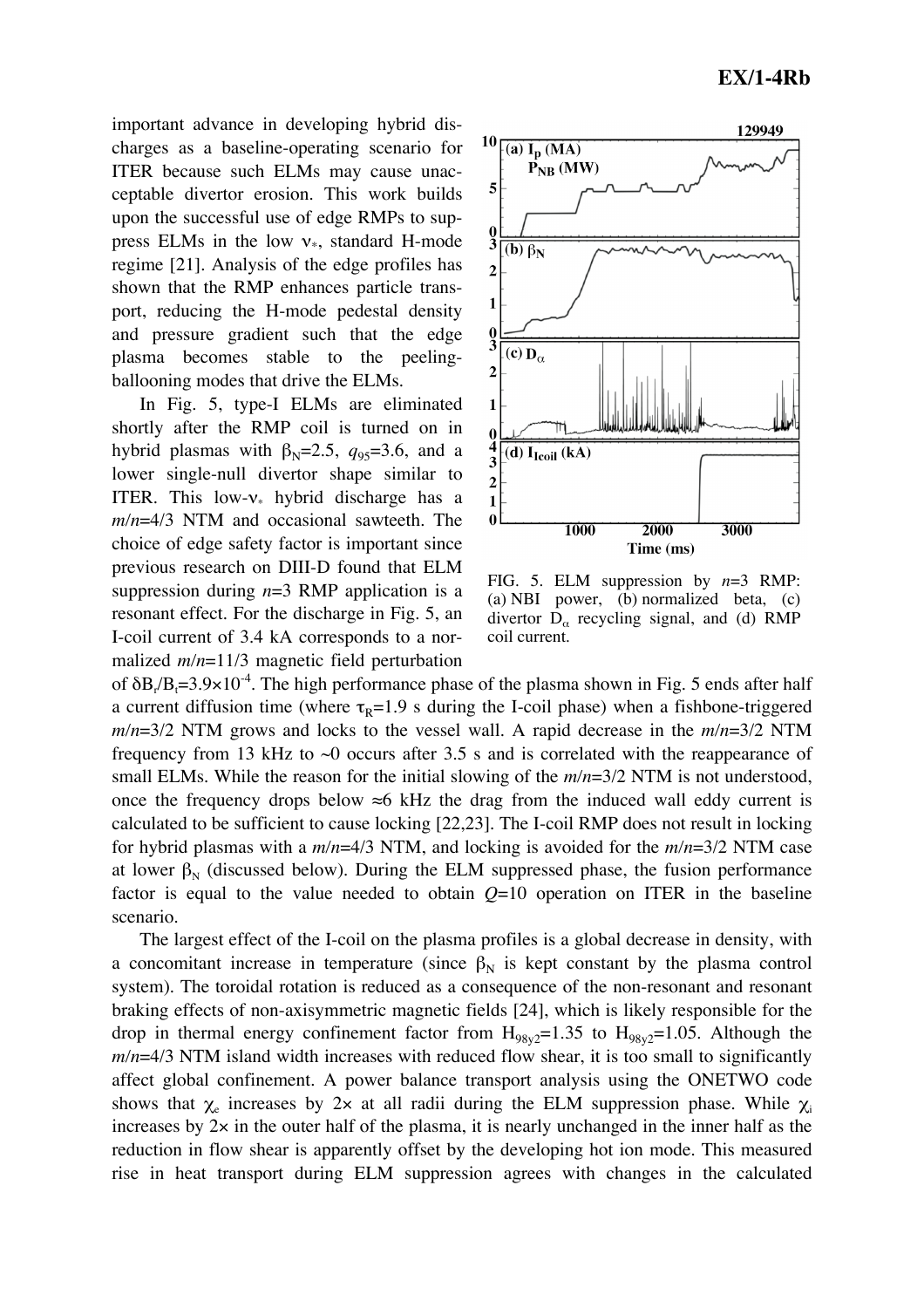turbulence growth rates using the TGLF theory-based transport code. Comparing similar hybrid plasmas with and without I-coil, TGLF predicts that the ELM suppressed case should have 2x larger growth rates for modes between  $0.1 < k_0 \rho_s < 1$  at  $\rho = 0.5$ , and 3x larger growth rates for shorter wavelength modes at  $\rho=0.7$ .

Complete ELM suppression with the I-coil RMP is also obtained for hybrid plasmas with a  $m/n=3/2$  NTM (which is the more usual mode on DIII-D) for  $\beta_{N} \leq 2.2$  for up to one current diffusion time ( $\tau_R$ =1.5 s during the I-coil phase). A strong coupling between the  $m/n=3/2$ NTM and the *m/n*=2/2 sideband near the axis can occur in these hybrids, which flattens the toroidal rotation profile between the *q*=1 and *q*=1.5 surfaces. This results in a sudden increase in the *m/n*=3/2 NTM amplitude, and the mode frequency drops to a value just above the critical level for locking (≈6 kHz). While complete ELM suppression is also obtained for  $\beta_N \approx 2.4$ in *m/n*=3/2 NTM hybrids, the application of the I-coil causes the *m/n*=3/2 mode amplitude to double and the toroidal rotation rate to quickly drop below the critical level, which is followed by mode locking. The strong dependence on  $β_N$  may be due to resonant field amplification of non-axisymmetric magnetic fields, which increases both the non-resonant and resonant braking by the I-coil RMP. However, it is not clear why hybrids with a *m/n*=3/2 NTM rotate more slowly (thus becoming more susceptible to locking) during I-coil application than hybrids with a  $m/n=4/3$  NTM. An obvious approach to overcoming this  $\beta_N$  limit in ELM suppressed hybrids is to use electron cyclotron current drive (ECCD) aimed at the *q*=1.5 surface to control the size of the *m/n*=3/2 mode. This ECCD capability exists on DIII-D and will be available on ITER.

### **5. Dependence on Wall Conditioning**

Recent experiments on DIII-D, with >95% graphite plasma-facing surfaces, have demonstrated the capability to obtain high performance plasmas, in both hybrid ( $\beta_N H_{89} \sim 6$ ) and steady-state ( $\beta_N H_{89}$ ~9) scenarios, over extended operational periods (three months or >6000 plasma seconds) during each of the 2006 and 2007 campaigns with no intervening boronizations (BZN) [25]. BZNs [26] were performed at the beginning and near the end of the 2006 campaign on DIII-D. Benchmark hybrid and steady-state scenario discharges were reproduced soon after the initial BZN, and again prior to and just after the second BZN. Figure 6 shows performance data, including  $\beta_N$ , H<sub>89</sub>, and the fusion performance factor  $(\beta_N H_{89}/q_{95}^2)$  from four hybrid discharges taken during the 2006–2007 campaigns, and demonstrates that special wall conditioning is not required on DIII-D to operate highconfinement, high-beta plasmas over a long campaign. Discharge 127671 was taken near the beginning of the 2007 campaign, after a six-week long entry vent but *prior* to the first and only BZN of the year. Steady-state scenario discharges taken across the 2006 campaign show a similar level of repeatability in performance parameters.

With the strong divertor pumping used in the hybrid discharges, good performance can be maintained over several sequential discharges with no between-shot helium glow discharge cleaning [27]. Between shots 126479 and 126485, shown in Fig. 6, there was no betweenshot helium glow discharge cleaning. In these discharges, control of the density (not shown) is well maintained.

Over the same period, impurity influx and net plasma fueling were monitored with daily reference shots. Figure 7 shows the trends in charge exchange line emission from core carbon, the edge line emission from  $C^{+2}$ , the net fueling to reach the target L-mode density,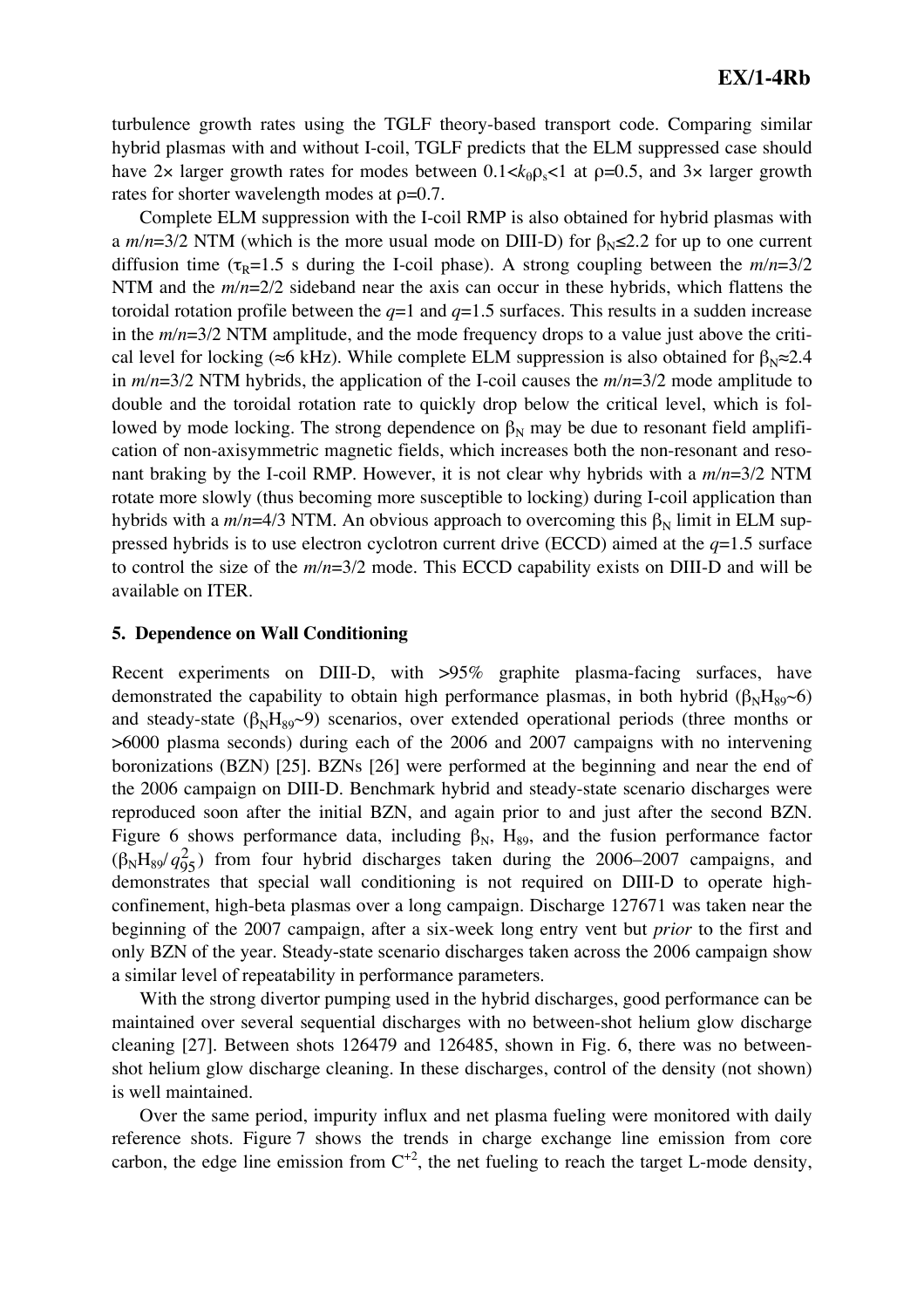

FIG. 6. Time histories of the (a) normalized beta, (b) H-mode confinement factor relative to ITER89P L-mode scaling, (c) fusion performance factor  $(\beta_N H_{89}/q_{95}^2)$ , and (d) core carbon charge exchange emission from four hybrid discharges from the 2006 and 2007 campaigns are shown. The plasma operating time since the most recent boronization is shown in the legend  $(\Delta t_{\rm BZN})$ .

and the peak time rate of change of the density immediately after the L-H transition in these reference shots as a function of the total plasma operating time since the last BZN. Core and edge emission from carbon, the dominant impurity on DIII-D, rises immediately after a BZN, then saturates and shows no secular trend for several thousand plasma seconds of operation. No secular trends are seen in the gas puffing necessary to reach the target density or in the wall fueling of the ELM-free H-mode period immediately following the L-H transition.

These findings on DIII-D, which has a >95% graphite plasma-facing wall, are in sharp contrast to recent



FIG. 7. Impurity and particle source related measurements from the daily references shots over the 2006 campaign (black plusses-after first BZN and red diamonds after the second BZN) and 2007 campaign (blue triangles after the 6 week entry vent and green squares after the first and only BZN).

studies on tokamaks with high-Z metallic walls, where frequent BZNs are found necessary to prevent radiative collapse of high-confinement, high-beta discharges [28,29]. When graphite is used as the plasma-facing surface, adequate wall conditions for high performance plasmas can be maintained over extended periods of operation without special wall conditioning. While BZN remains a useful tool to reduce impurity influx, especially oxygen, after an extended entry vent on DIII-D, repetitive use is found to be unnecessary. We note that these results are obtained with routine use of strong divertor pumping on DIII-D, which has been shown previously to maintain good wall conditions [30].

### **6. Conclusions**

Recent experiments on DIII-D have extended the hybrid scenario towards the burning plasma regime by incorporating strong electron heating, low torque injection, and ELM suppression from RMPs. Using 2.4 MW of ECH to decrease  $T_i/T_e$  by  $\approx 20\%$  (bringing the volume-average